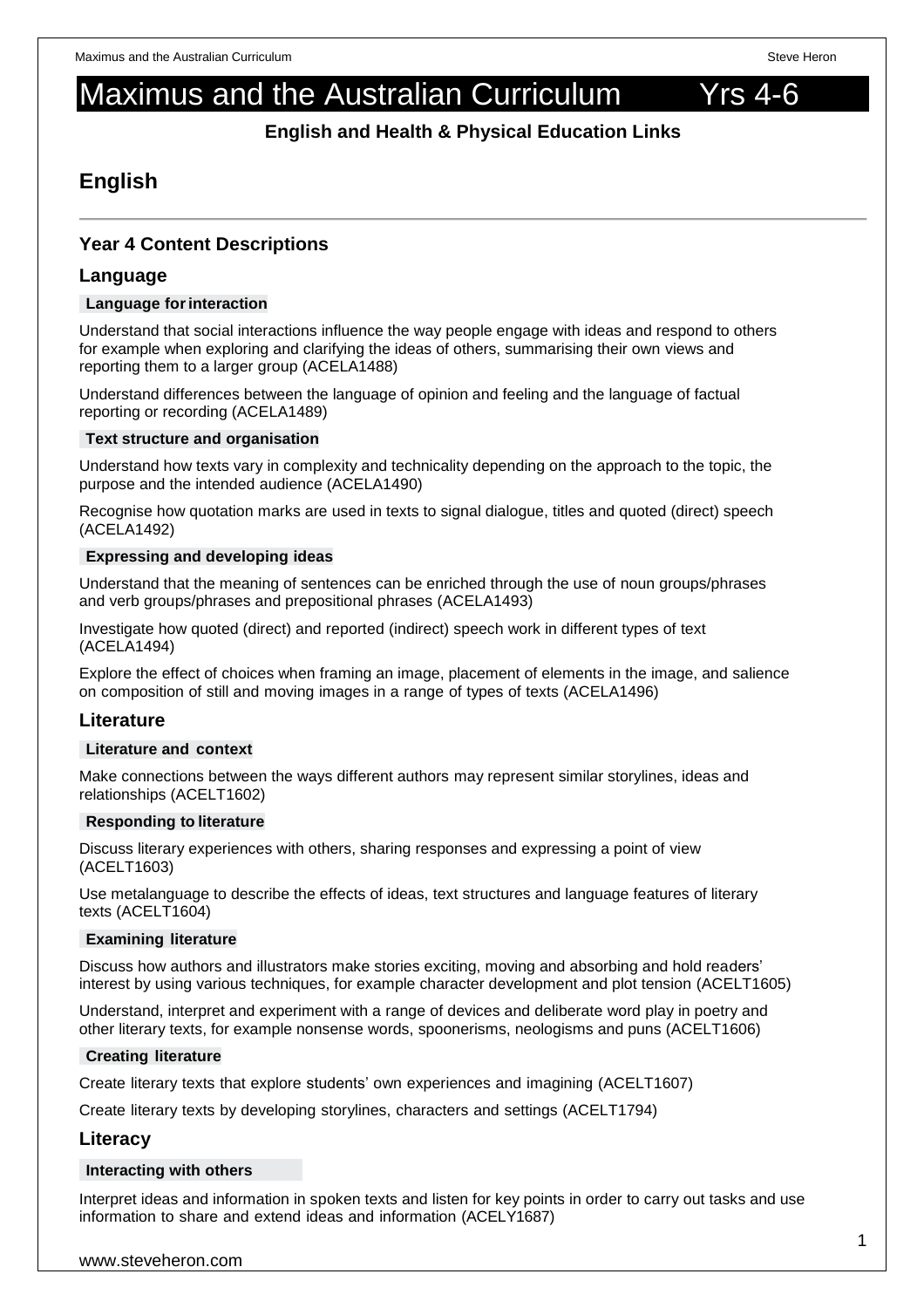#### **Interpreting, analysing, evaluating**

Identify characteristic features used in imaginative, informative and persuasive texts to meet the purpose of the text (ACELY1690)

Use comprehension strategies to build literal and inferred meaning to expand content knowledge, integrating and linking ideas and analysing and evaluating texts (ACELY1692)

#### **Creating texts**

Plan, draft and publish imaginative, informative and persuasive texts containing key information and supporting details for a widening range of audiences, demonstrating increasing control over text structures and language features (ACELY1694)

Re-read and edit for meaning by adding, deleting or moving words or word groups to improve content and structure (ACELY1695)

Write using clearly-formed joined letters, and develop increased fluency and automaticity (ACELY1696)

# **Year 5 Content Descriptions**

#### **Language**

#### **Language for interaction**

Understand that patterns of language interaction vary across social contexts and types of texts and that they help to signal social roles and relationships (ACELA1501)

Understand how to move beyond making bare assertions and take account of differing perspectives and points of view (ACELA1502)

#### **Text structure and organisation**

Understand how texts vary in purpose, structure and topic as well as the degree of formality (ACELA1504)

Understand that the starting point of a sentence gives prominence to the message in the text and allows for prediction of how the text will unfold (ACELA1505)

Investigate how the organisation of texts into chapters, headings, subheadings, home pages and subpages for online texts and according to chronology or topic can be used to predict content and assist navigation (ACELA1797)

#### **Expressing and developing ideas**

Understand the difference between main and subordinate clauses and that a complex sentence involves at least one subordinate clause (ACELA1507)

Understand how noun groups/phrases and adjective groups/phrases can be expanded in a variety of ways to provide a fuller description of the person, place, thing or idea (ACELA1508)

Understand the use of vocabulary to express greater precision of meaning, and know that words can have different meanings in different contexts (ACELA1512)

#### **Literature**

#### **Literature and context**

Identify aspects of literary texts that convey details or information about particular social, cultural and historical contexts (ACELT1608)

#### **Responding to literature**

Present a point of view about particular literary texts using appropriate metalanguage, and reflecting on the viewpoints of others (ACELT1609)

Use metalanguage to describe the effects of ideas, text structures and language features on particular audiences (ACELT1795)

#### **Examining literature**

Recognise that ideas in literary texts can be conveyed from different viewpoints, which can lead to different kinds of interpretations and responses (ACELT1610)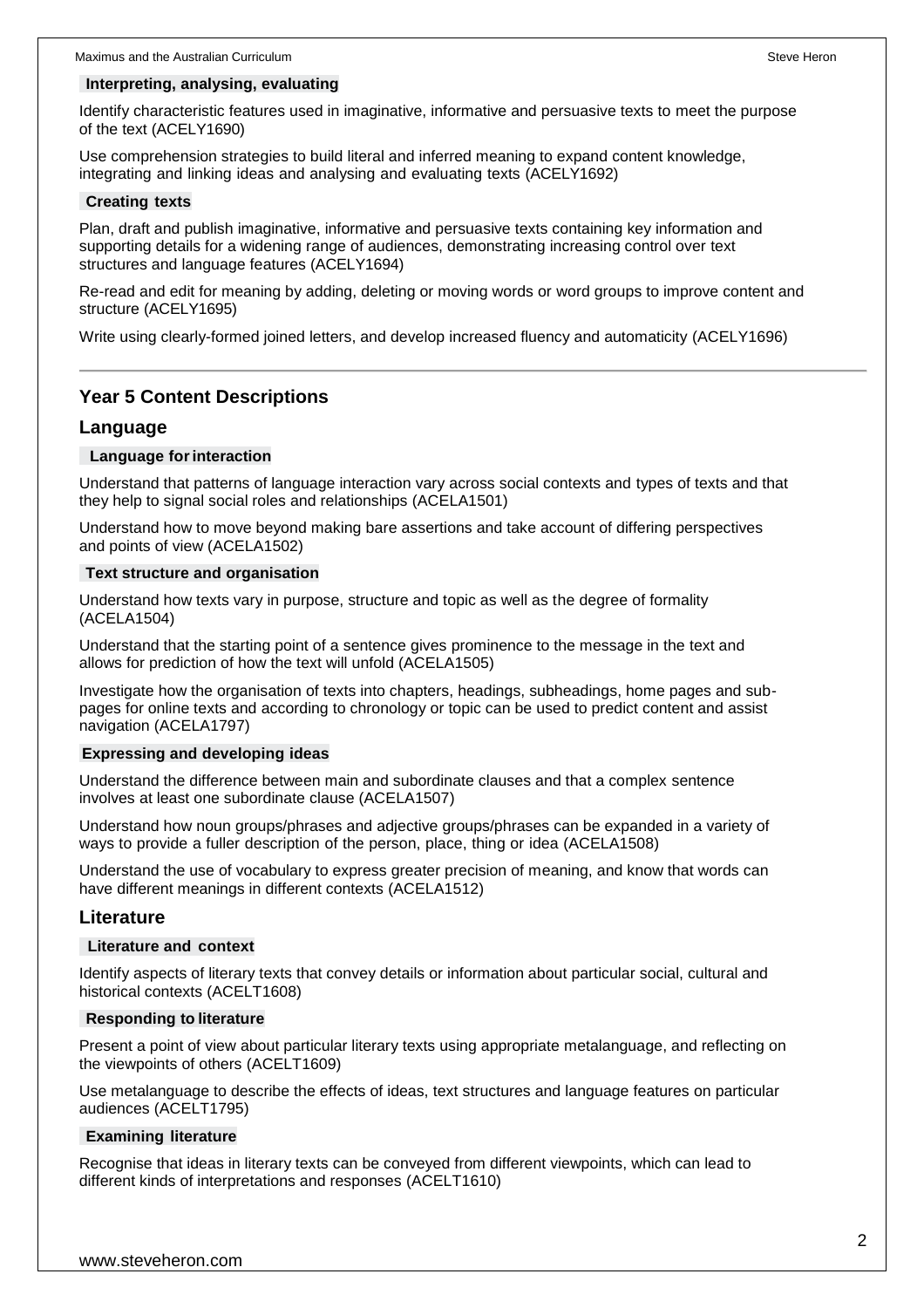Understand, interpret and experiment with sound devices and imagery, including simile, metaphor and personification, in narratives, shape poetry, songs, anthems and odes (ACELT1611)

#### **Creating literature**

Create literary texts that experiment with structures, ideas and stylistic features of selected authors (ACELT1798)

# **Literacy**

#### **Texts in context**

Show how ideas and points of view in texts are conveyed through the use of vocabulary, including idiomatic expressions, objective and subjective language, and that these can change according to context (ACELY1698)

#### **Interacting with others**

Clarify understanding of content as it unfolds in formal and informal situations, connecting ideas to students' own experiences and present and justify a point of view (ACELY1699)

Use interaction skills, for example paraphrasing, questioning and interpreting non-verbal cues and choose vocabulary and vocal effects appropriate for different audiences and purposes (ACELY1796)

#### **Interpreting, analysing, evaluating**

Identify and explain characteristic text structures and language features used in imaginative, informative and persuasive texts to meet the purpose of the text (ACELY1701)

#### **Creating texts**

Plan, draft and publish imaginative, informative and persuasive print and multimodal texts, choosing text structures, language features, images and sound appropriate to purpose and audience (ACELY1704)

Re-read and edit student's own and others' work using agreed criteria for text structures and language features (ACELY1705)

# **Year 6 Content Descriptions**

# **Language**

#### **Language forinteraction**

Understand that strategies for interaction become more complex and demanding as levels of formality and social distance increase (ACELA1516)

#### **Text structure and organisation**

Understand how authors often innovate on text structures and play with language features to achieve particular aesthetic, humorous and persuasive purposes and effects (ACELA1518)

Understand the uses of commas to separate clauses (ACELA1521)

#### **Expressing and developing ideas**

Investigate how complex sentences can be used in a variety of ways to elaborate, extend and explain ideas (ACELA1522)

Understand how ideas can be expanded and sharpened through careful choice of verbs, elaborated tenses and a range of adverb groups/phrases (ACELA1523)

Investigate how vocabulary choices, including evaluative language can express shades of meaning, feeling and opinion (ACELA1525)

#### **Literature**

#### **Literature and context**

Make connections between students' own experiences and those of characters and events represented in texts drawn from different historical, social and cultural contexts (ACELT1613)

#### **Responding to literature**

Analyse and evaluate similarities and differences in texts on similar topics, themes or plots (ACELT1614)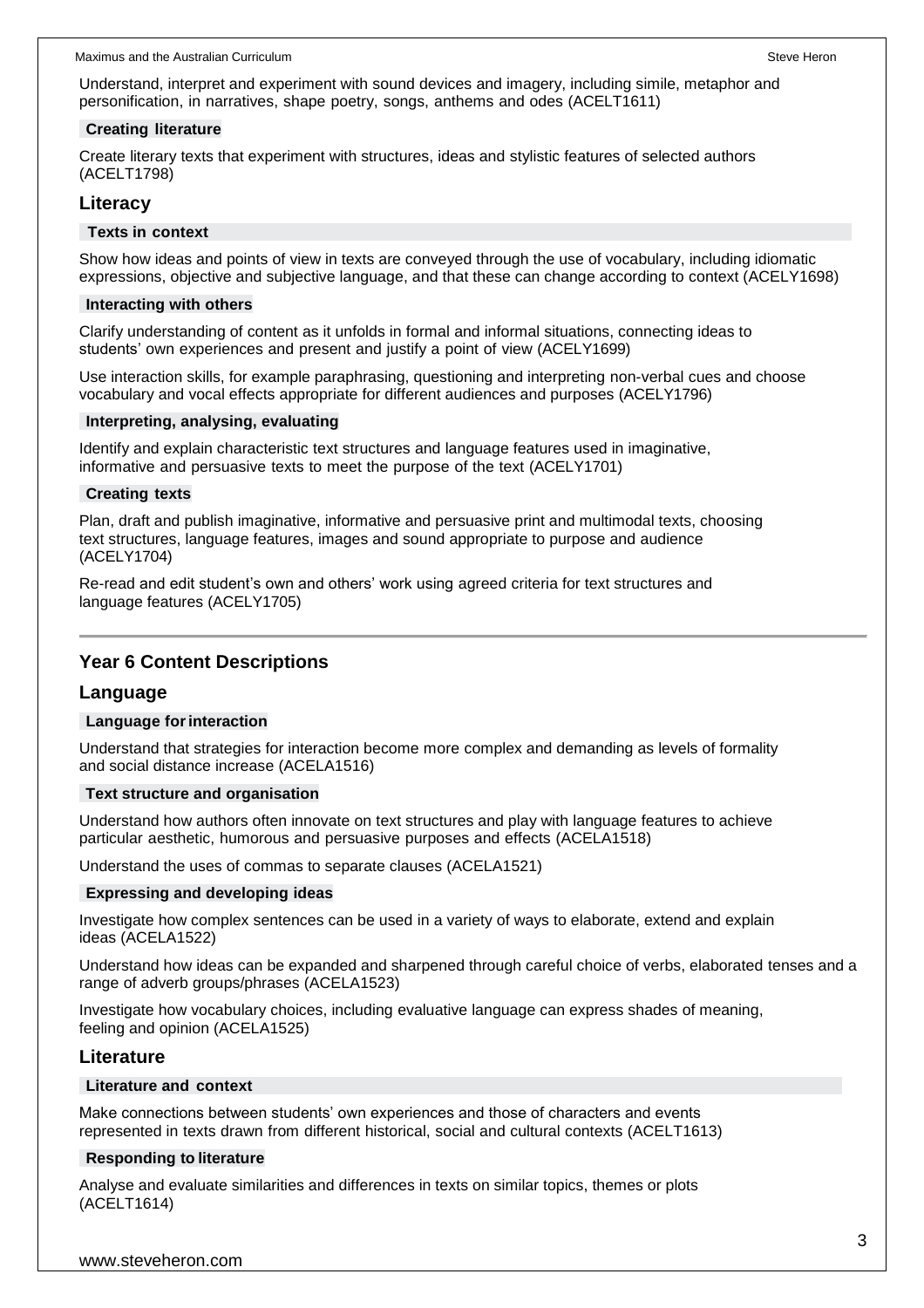Identify and explain how choices in language, for example modality, emphasis, repetition and metaphor, influence personal response to different texts (ACELT1615)

#### **Examining literature**

Identify, describe, and discuss similarities and differences between texts, including those by the same author or illustrator, and evaluate characteristics that define an author's individual style (ACELT1616)

#### **Creating literature**

Create literary texts that adapt or combine aspects of texts students have experienced in innovative ways (ACELT1618)

Experiment with text structures and language features and their effects in creating literary texts, for example, using imagery, sentence variation, metaphor and word choice (ACELT1800)

#### **Literacy**

#### **Texts in context**

Compare texts including media texts that represent ideas and events in different ways, explaining the effects of the different approaches (ACELY1708)

#### **Interacting with others**

Participate in and contribute to discussions, clarifying and interrogating ideas, developing and supporting arguments, sharing and evaluating information, experiences and opinions (ACELY1709)

#### **Interpreting, analysing, evaluating**

Analyse how text structures and language features work together to meet the purpose of a text (ACELY1711)

Select, navigate and read texts for a range of purposes, applying appropriate text processing strategies and interpreting structural features, for example table of contents, glossary, chapters, headings and subheadings (ACELY1712)

Analyse strategies authors use to influence readers (ACELY1801)

#### **Creating texts**

Plan, draft and publish imaginative, informative and persuasive texts, choosing and experimenting with text structures, language features, images and digital resources appropriate to purpose and audience (ACELY1714)

Re-read and edit students' own and others' work using agreed criteria and explaining editing choices (ACELY1715)

# **Health and Physical Education**

#### **Personal, Social and Community Health**

#### **Years 3 and 4 Content Descriptions**

#### **Being healthy, safe and active**

Explore how success, challenge and failure strengthen identities (ACPPS033)

Explore strategies to manage physical, social and emotional change (ACPPS034)

Describe and apply strategies that can be used in situations that make them feel uncomfortable or unsafe (ACPPS035)

Identify and practise strategies to promote health, safety and wellbeing (ACPPS036)

#### **Communicating and interacting for health and wellbeing**

Describe how respect, empathy and valuing diversity can positively influence relationships (ACPPS037)

Investigate how emotional responses vary in depth and strength (ACPPS038)